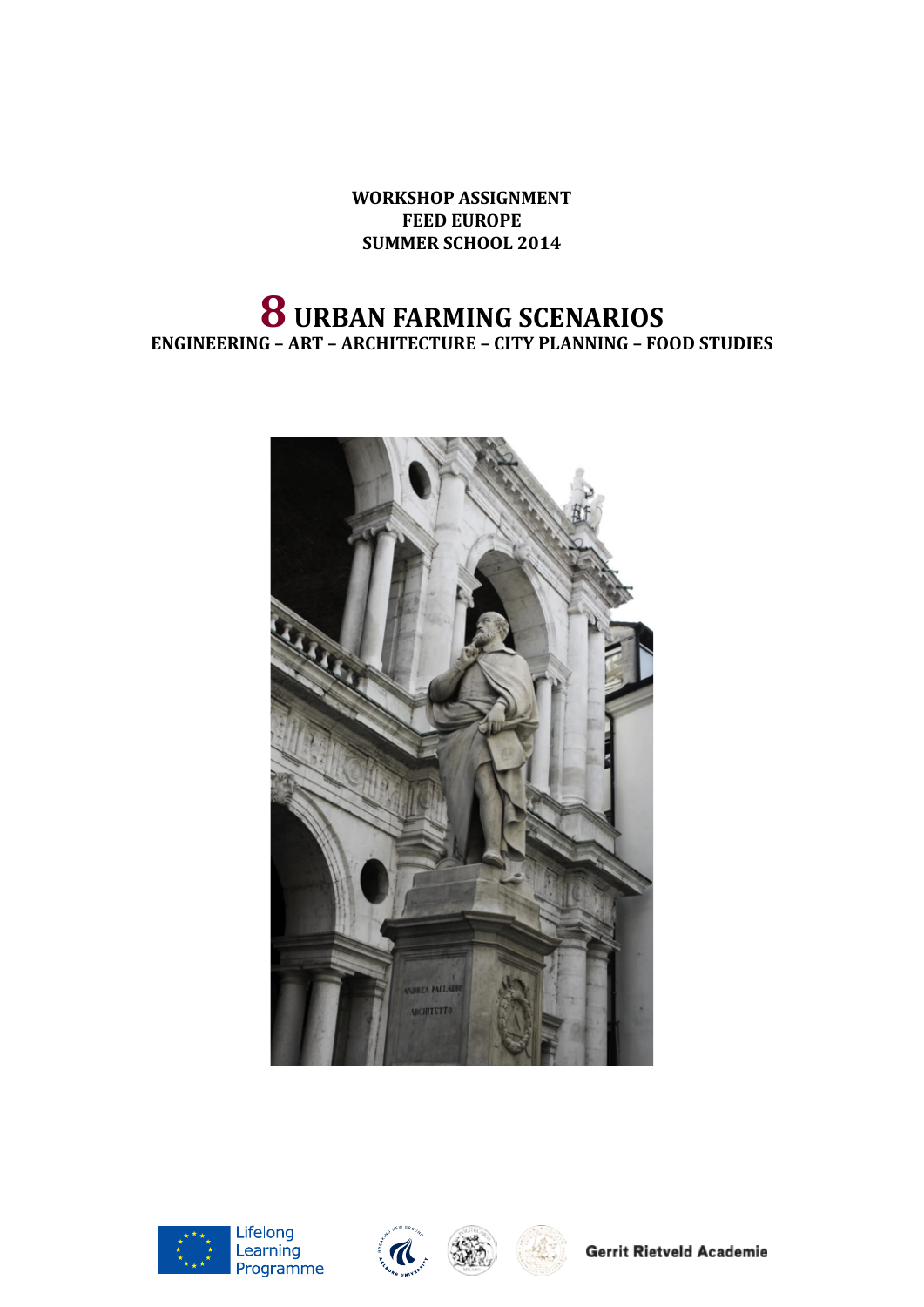*"Beauty will result from the form and correspondence of the whole, with respect to the several parts, of the parts with regard to each other, and of these again to the whole; that the structure may appear an entire and complete body…"* Andrea Palladio (Wundram 2009:index)

#### **The fundamentals of architecture**

Long time ago, sited on a small hill of easy access and surrounded by cultivated land full of fruits and wines in Northern Italy the Italian architect Andrea Palladio (1508-1580) designed an extraordinary villa called Villa Almerico Capra Valmarana - La Rotonda. The villa is characterised first of all by its four symmetrical and nearly identical facades, a series of large sculptures and classical elegance. Another significant feature for the villa is the complex pictorial and ornamental decorations. Here iconography and mythology is present through the sculptural articulation of the surface and it transmits a sense of history and of the divine, but it is also an intellectual enjoyment when reconstructing the sacred symbols, myths and history revealed within the precisely orchestrated interior and its relation to the surrounding landscape (Golin 2013:10,19). In this meeting between building interior and landscape the villa frames a set of perspectives; the shifting colours of the seasons, sky-land, past-present, front-back, indooroutdoor, the contrast between fields and garden. In its totality as a synthesis of vivid imagination, mathematical precision and abstraction that brings together real and imaginary situations the villa seems exemplary of the multidisciplinary task that it is to build as such.

According to Golin (2013:35) the villa was created for a man who delighted in reading and music, but who also wished to enjoy the benefits of farming. Combining healthy air, humanistic leisure and lavishness the villa stands as a granary of food reserves that supplied distant states and guaranteed nutritional survival (Golin 2013). Palladio is still today considered as one of the most important architects in the history of Western art. His thinking, writing, drawing and building have had a long lasting effect for centuries in most of Europe, and as emphasised by Wundram (2009), Palladio made a fundamental contribution to classicist thinking in modern architecture. Not just through his strict focus on rhythmic order, proportion, geometry and symmetry around central axis', but also through his sensitive concern for the relationship between the whole and the detail – to create harmony defined not only by the uniform design of the building itself, but also by its integration into the landscape or urban context (Wundram 2009:12).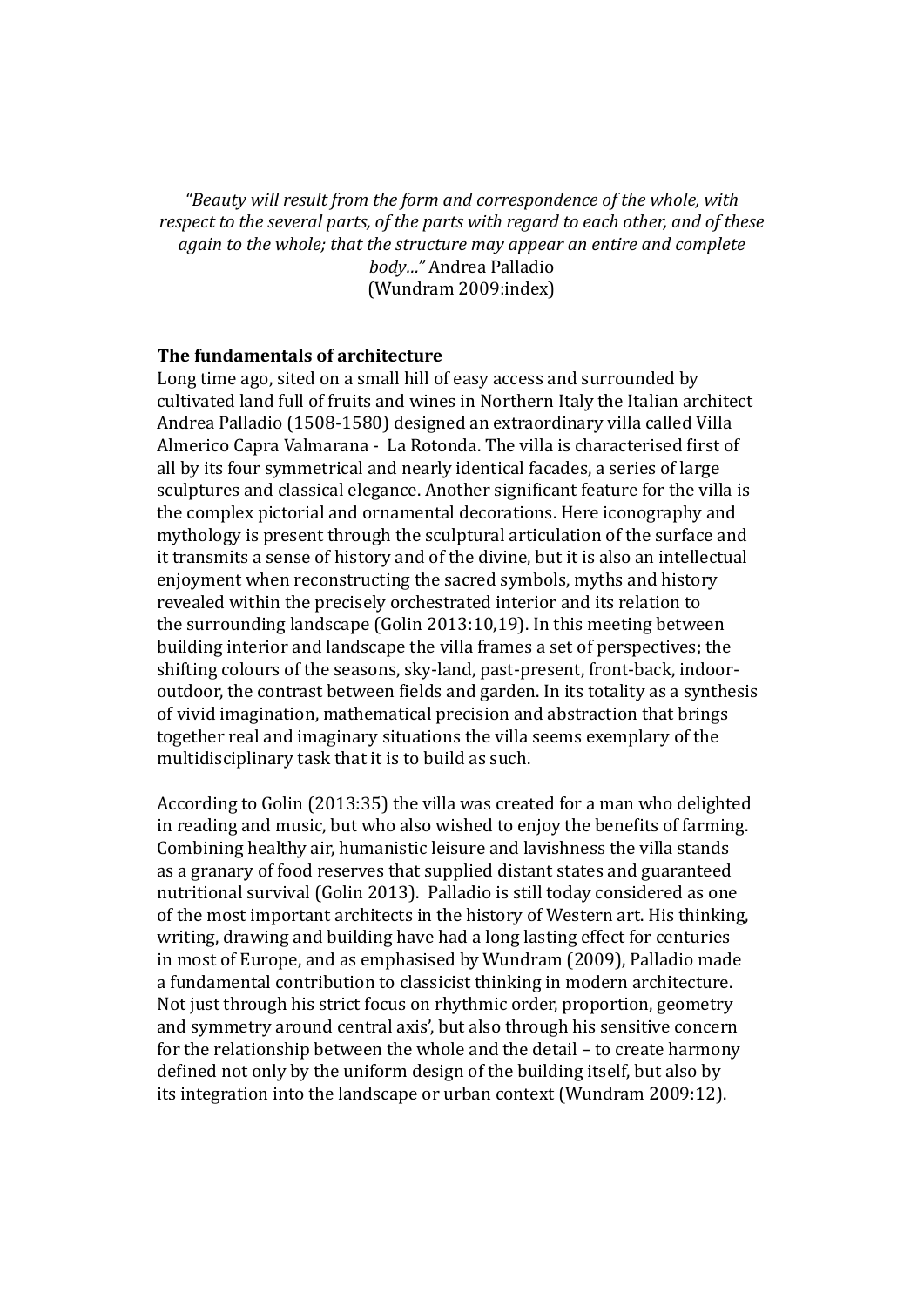Palladio's sensitive reaction to the surrounding context was combined with a profound understanding of history, cultural traditions and mythology, but perhaps more importantly according to Wundram (2009:7) Palladio also emphasised that architecture must focus on general welfare. If summarizing, the villa is exemplary not only of the physical parameters that make up the built environment but also of a unification of engineering, art, architecture, city planning and food studies at a methodological level. But, also as an example for future studies and development, the villa has a prevailing relevance when considering environmental challenges that the built environment faces today regarding food supplies, climate changes etc. Consequently, it is our intention to use the villa as critical point of departure for the FEED EUROPE Summer School 2014.

#### **Detailed description of the FEED EUROPE Summer School**

Addressing issues of climate change, decreasing resources, food waste, and lifestyle diseases challenging our welfare society, the Feed Europe summer school joins master students of engineering, art, architecture, city planning, and food studies to design 8 Urban Farming Scenarios. We believe that the built environments have to transform to meet the challenges climate change, decreasing resources, food waste, and lifestyle diseases pose to society. Houses, schools, hospitals, and offices are the focal venue of our consumption habits as well as of our sense of joy and wellbeing in everyday life. Hence, built environments form the basis of change, both technically with regards to energy usage or food production, and aesthetically with regards to the perception of our surroundings. However, as is visible both in the construction industry and in the food industry, the aesthetic potential of this transformation is easily oppressed in tight economical and technical conditions. A multidisciplinary approach is therefore needed reformulating or re-thinking our built environments if the necessary transformation is not to be conceived solely as a technical matter but also as a means to bring joy and wellbeing to city dwellers.

With the Feed Europe summer school we therefore propose a turn-around joining research and educational forces of engineering, art, architecture, city planning, and food studies. Under the headline "8 Urban Farming Scenarios" we propose a synergy of growth, consumption, emotion, form, space and structure. With the purpose to bring together diverse theoretical, methodological, and operative perspectives on Urban Farming the pedagogical strategy and structure of the Feed Europe summer school is therefore an interdisciplinary approach born within the problem based learning environment (PBL) that characterize Aalborg University. It is our hope that our fellow partner Universities in the Summer School with their contribution will fulfill the interdisciplinary approach.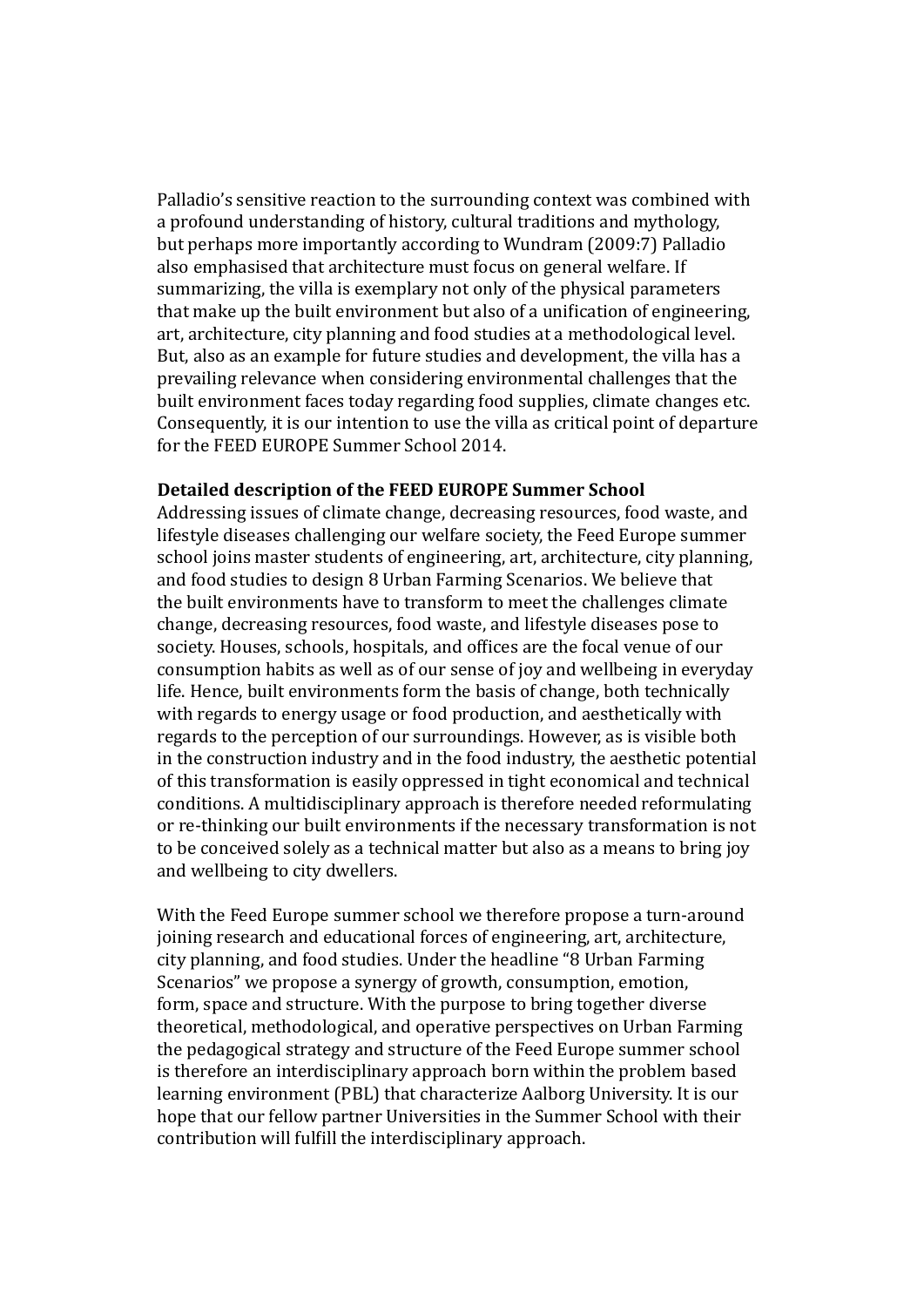During the Feed Europe summer school the students will be introduced to a classical and magnificent architectural setting – the Villa Rotanda – by the Italian architect Andrea Palladio. During their work in the first part of the workshop, the students will analyze existing renowned historical architectural and artistic elements from the villa, such as the window, column, sculpture or landscape, and relate these analyses to the current challenges posed by climate changes. The idea is then to transform these architectural and artistic elements by pairing them with a series of new functions positioning the current need for the built environment to be able to grow, produce, harvest, prepare, share, cure, dispose and reuse. This means, the students critically consider these architectural and artistic elements as growth potentials, as inviting spaces, as structural details, as art forms, or as eating environments and finally transform them into new Urban Farming Scenarios. As the primary result of the project a series of these scenarios are drawn and built in scale 1:10 on a large piece of paper and exhibited at the Venice Architectural Biennale, thus setting the scene, for an international and interdisciplinary discussion of future educational and research perspectives related built environments.

In this way the workshop assignment is designed to connect the FEED EUROPE Summer School with the particular work of Palladio and that of exhibiting the result on the 14th International Architectural Biennale. The 14th International Architectural Biennale directed by Rem Koolhaas is dedicated "Fundamentals" and is about tracing the history of modernity over the past, identifying the fundamental elements - e.g. the floor, the wall, the ceiling, the roof, the door, the window etc. - that act as references for the relationship between human perception and architectural settings. Illuminating the past, present and future the theme of the Biennale thus invites participants to reconstruct how architecture and built environments positions itself in the future. We have accepted this challenge and have a unique contract with the Biennale to facilitate one of the first student workshops ever to be held at the Biennale. With Villa Rotonda as the frame of our work, we define the common thread uniting the Biennale exhibition, the workshop assignment and the FEED EUROPE Summer School. As a response to the Biennale theme "Fundamentals" we have chosen an architectural setting that is known for its proximity, a building that gives a unique opportunity to study classical disciplines such as aesthetics and technique within disciplines of Fine Arts, Food Studies and Architecture. Hence, following the footsteps, so to speak, of the great Italian architect Palladio, the Summer School will take place first in Vicenza and then in Venice.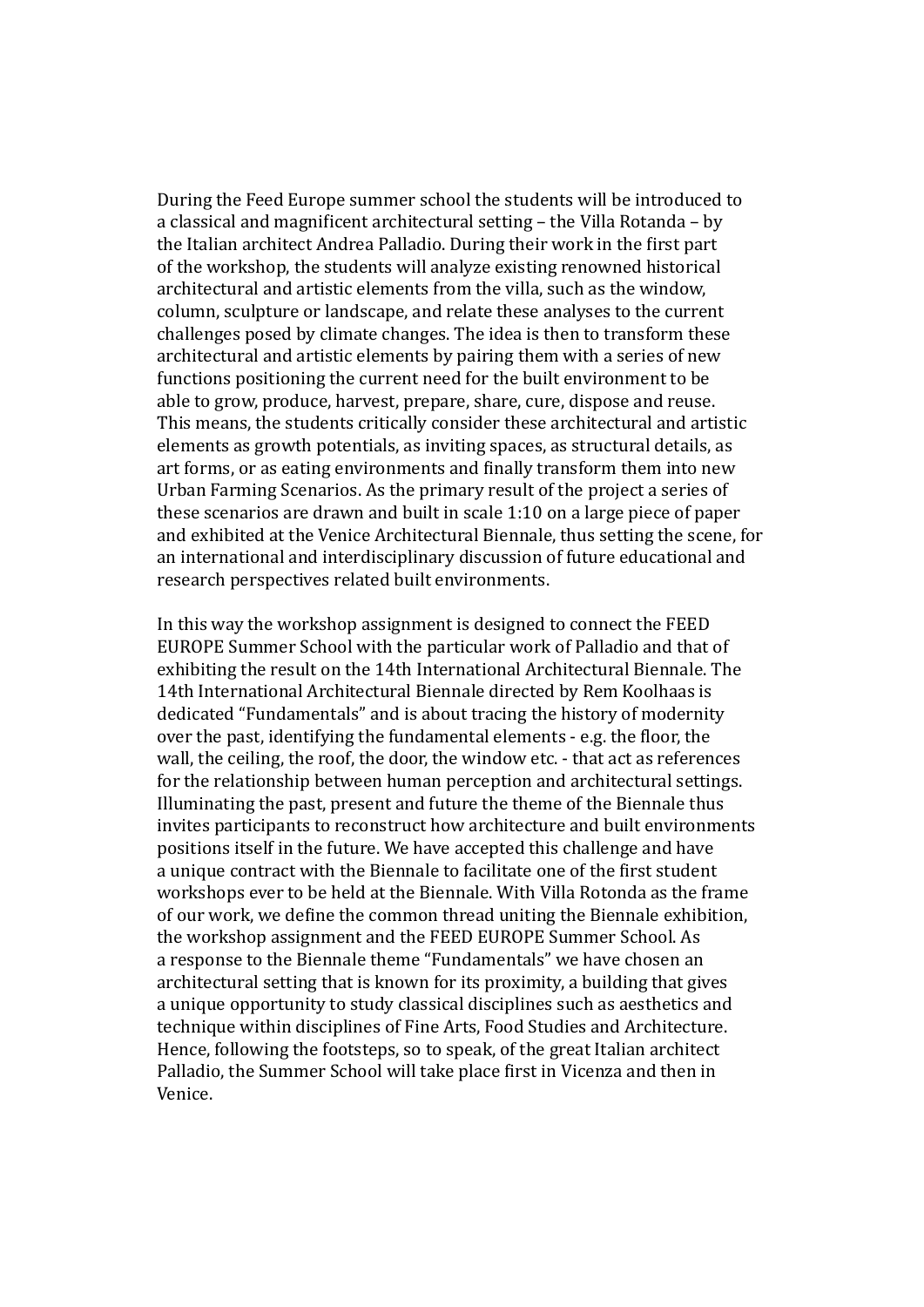#### **The Task – "keeping the meaning, but changing the function"**

During the summer school a number of theoretical and practical approaches to the field of urban farming are introduced to the students through lectures provided by lecturers from the participating organisations. The specific task of the students will be to design future urban farming scenario by juxtaposing analysis and design using Villa Rotonda as the point of departure. In this matter the students are divided in 8 interdisciplinary groups, each with the task to analyse one fundamental architectural element (*window, column, stair, portico, vault, dome, door, loft*) and one artistic element (*sculpture, surface, ornament, colour, landscape, view, material, light*). This analysis is paired with one new urban farming functions (*grow, produce, harvest, prepare, share, cure, dispose and reuse*) forming a synthesis of the three disciplines Fine Arts, Architecture and Food Studies, and thereby also forming the basis for the task of designing a future urban farming scenario.

| 8 architectural elements | <sup>8</sup> artistic elements | <b>8</b> new functions |
|--------------------------|--------------------------------|------------------------|
| Window                   | Sculpture                      | Grow                   |
| Column                   | Surface                        | Produce                |
| Stair                    | <b>Ornament</b>                | Harvest                |
| Portico                  | Colour                         | Prepare                |
| Vault                    | Landscape                      | <b>Share</b>           |
| Dome                     | View                           | Cure                   |
| Door                     | <b>Material</b>                | <b>Dispose</b>         |
| Loft                     | Light                          | Reuse                  |

The synthesis of the three disciplines interpret, change and transform the classical functions of the Villa Rontonda while at the same time seeking to keep the inherited spirit, role and meaning of the architectural setting. In practice the students use projections of the original drawings of Villa Rotunda to redraw their own transformation in scale 1:10 on large stripes of paper rolled out on the workshop floor. Upon these transformed drawings the students create their Urban Farming Scenarios as parasite structures to be mounted, cut, folded, drawn etc. upon the drawings. Hence, the students are intended to transform an architectural element by means of an artistic principle and food related insight into the urgent challenges related to Urban Farming. An Urban Farming scenario is in other words both defined as a physical instance, a future architectural element, an artistic act, a